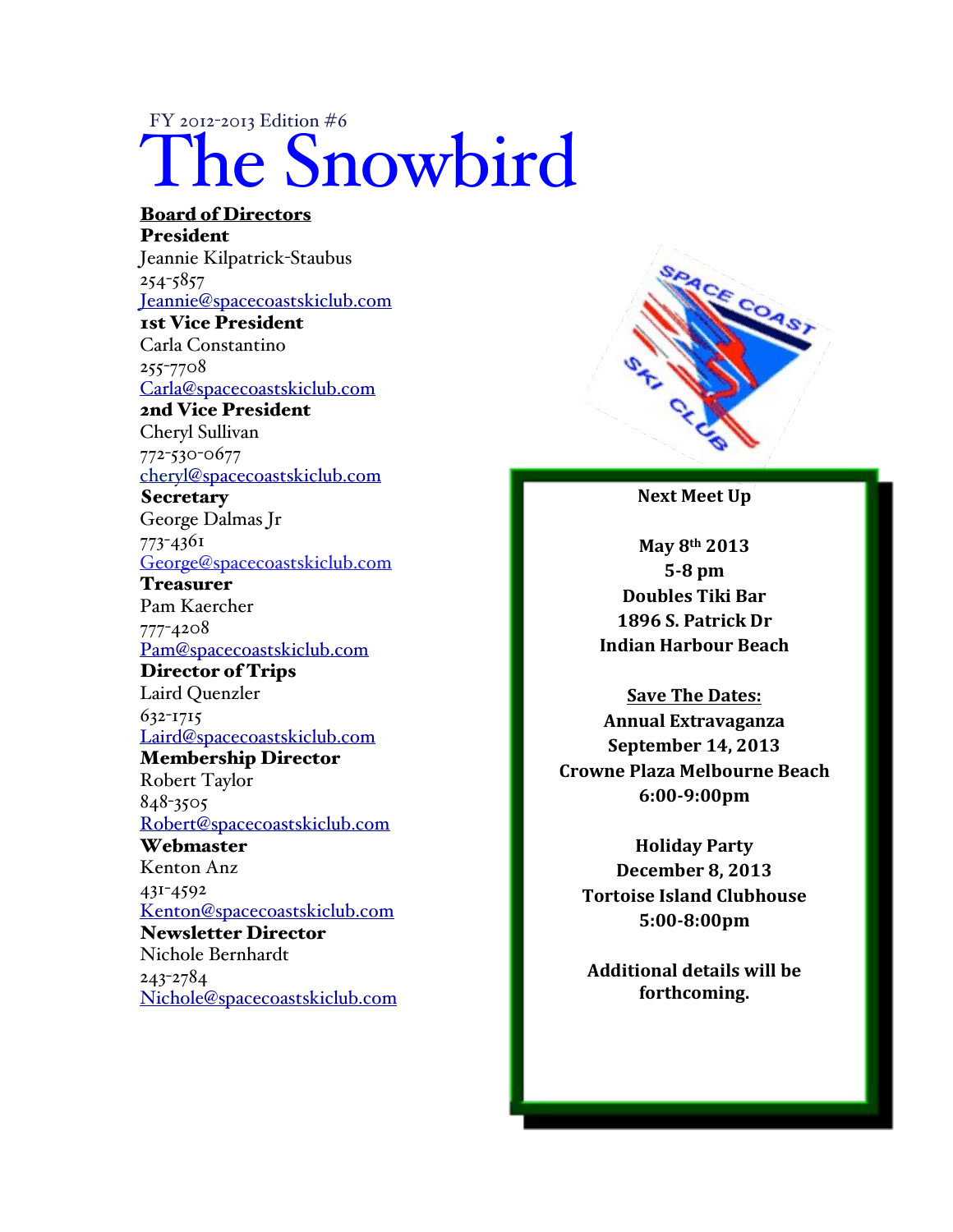President's Message

What a glorious start to spring! As the Rockies were still accumulating snow, we had a very successful Spring Fling on April 7th at the riverfront Pineda Inn. The weather was sunny and beautiful and more than 100 members and guests came out to catch up with friends, reminisce about this year's trips and sign up to travel with the club next year. It was a wonderful gathering and I would like to thank Cheryl Sullivan for putting it all together.

I want to urge all our members to stay connected to the club. Join us on Meet Up and attend our monthly gatherings. If you have a location for a Meet Up that you would like us to consider, contact a board member today. I also encourage you to like us on Facebook so you're always aware of what's going on with your club. Trip leaders are already busily planning a spa trip to The Doral Spa and Resort in July and ski adventures to Snowmass, Park City and Garmisch, Germany. You don't want to miss out!

#### Jeannie Kilpatrick-Staubus

The Spring Fling was held on April 7th at the Pineda Inn and was a huge success! We had over 100 members and guest in attendance including some faces we have missed seeing for a while. Welcome back!

Everyone had a wonderful time.

The location, food and drinks were great and we could not have asked for better weather. We had several birthdays and celebrated in style!

Many took this opportunity to renew their 2013-2014 memberships and we have several first time members. We are excited to have you all.

There was a great deal of discussion and excitement around our upcoming Ski season. Both the Snowmass

and Park City trips are well on their way to "**being sold out**" so get your deposits in soon if you have not already.

Special thanks to Terry and his staff at the Pineda Inn for their hospitality and great service. Thank you to Carolyn Pappas who volunteered to help with sign-in and, of course, to all of the Board Members who work to make all of our events the huge success they always are.

Can't wait to see you at our next Meet Up at **Doubles!** 

Cheryl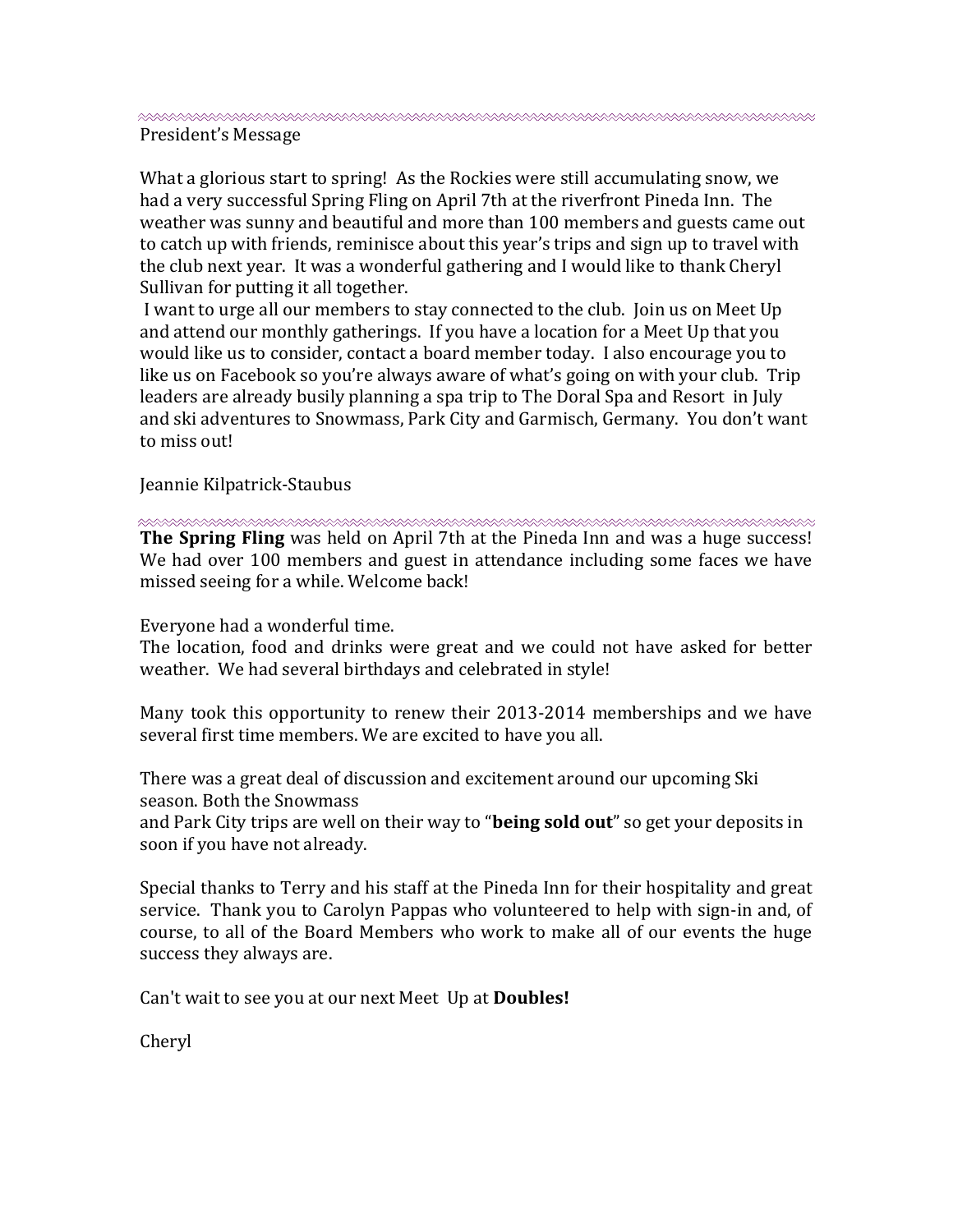#### **Membership Fee Increase**

**Just to let you know, we will be increasing our membership fees effective September 1st. Our individual fee will increase from \$25 to \$30 per year** while the family membership fee will increase from \$40 to \$50. Our new year starts May 1st. If you plan to attend club events and/or travel with us in the coming year (hopefully both!) please join before  $9/1/2013$  at last year's rate. Thank you.

We need YOU.....

Would you like to Host a Monthly Meet-up or Club annual party? Would you like to work on the planning committee or assist at an event? Do you have an idea for the perfect gathering? Do you know a DJ, Band or other Entertainer?

We need volunteers for all of the above! We welcome fresh ideas, new venues and member participation.

Please contact Cheryl Sullivan (or any Board Member). Cheryl@SpaceCoastSkiClub.com or 772-530-0677

## **Africa%Safari**

May 9-24th 2013 www.spacecoastskiclub.com/2013SouthAfrica.htm.! Clair Ouenzler 104 Riverside Unit 401 Cocoa, FL 32922 321-431-7638 clair@spacecoastskiclub.com SOLD OUT with 43 participants, Have fun!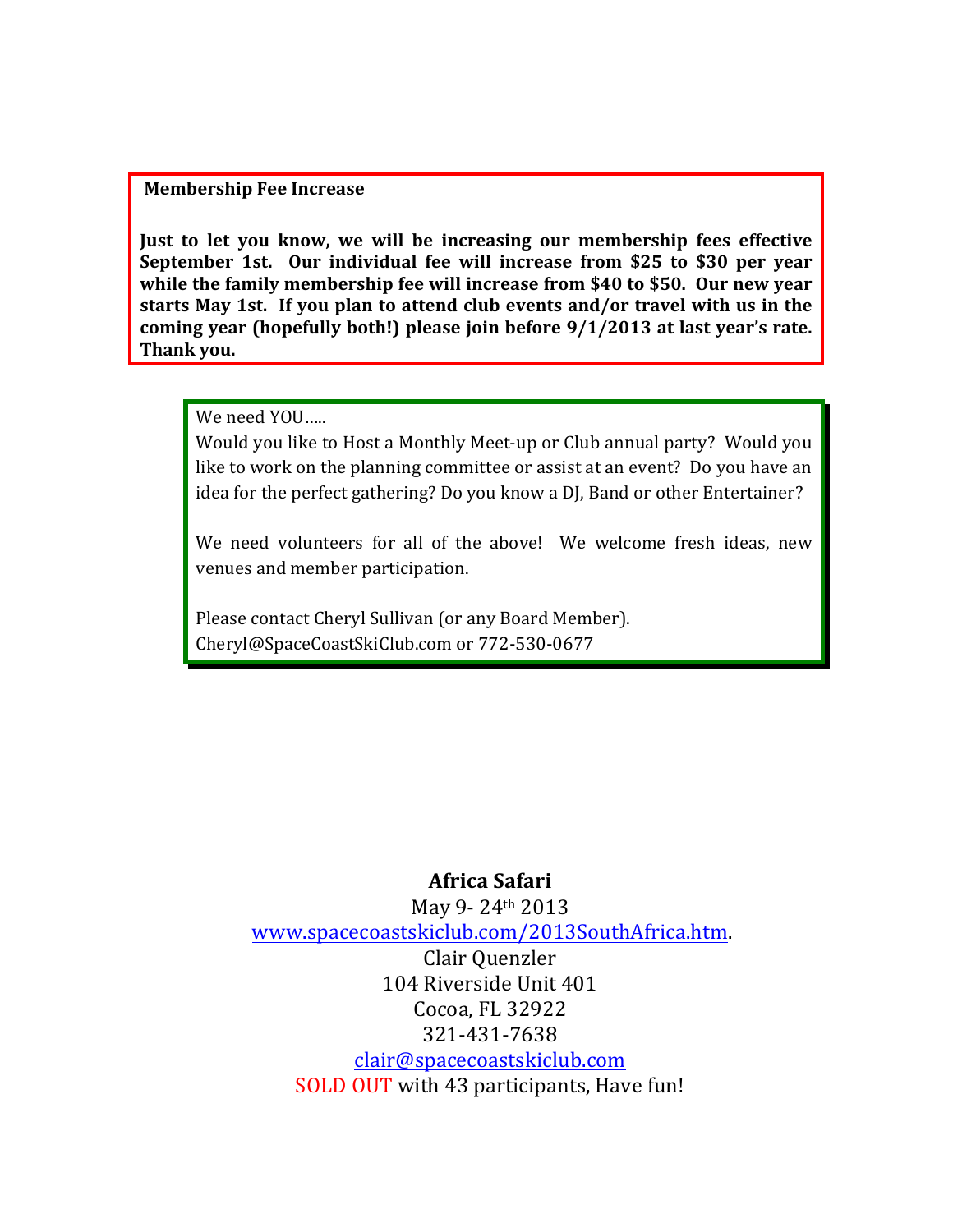We're headed back to **The Spa at Doral** this summer! Get ready to relish in your weekend with a truly rejuvenating and enriching experience. The Spa at Doral is the ultimate resort getaway. With tropical flora, curving staircases, and splashing fountains, the charms of a Tuscan villa blend with the amenities of a luxurious resort. The Spa offers an extensive array of treatments and therapies using the finest products administered by an expert staff. Leave the stresses of your life behind as you relax and pamper yourself while spending quality time with friends, moms or sisters.

The award-winning 48,000 square foot spa has treatments created to relax your mind, restore your body and renew your spirit. Your weekend includes one 50minute treatment for each night's stay. You can choose from massages, facials, body scrubs and wraps, to name a few. Your spa escape includes a garden view room, full American breakfast buffet daily at the Terrazza Restaurant, use of state-of-the-art fitness center and all spa building facilities, a welcome get-together and a resortsponsored Happy Hour. The fitness programs offer a little bit of everything from indoor cycling classes to yoga or personal training sessions. Or there's always that sparkling pool to lounge around! So grab your best friends and make plans to attend now!

Price per person/double occupancy per bedroom: 3 nights arriving Thursday, July 18--\$535 2 nights arriving Friday, July 19--\$365

Mail checks payable to Space Coast Ski Club and trip applications downloaded from the website to:

Pam!Kaercher 144 Island View Drive Indian Harbour Beach, FL 32937

If you have questions, please don't hesitate to call Jeannie at 321-254-5857 or Pam at 321-298-7086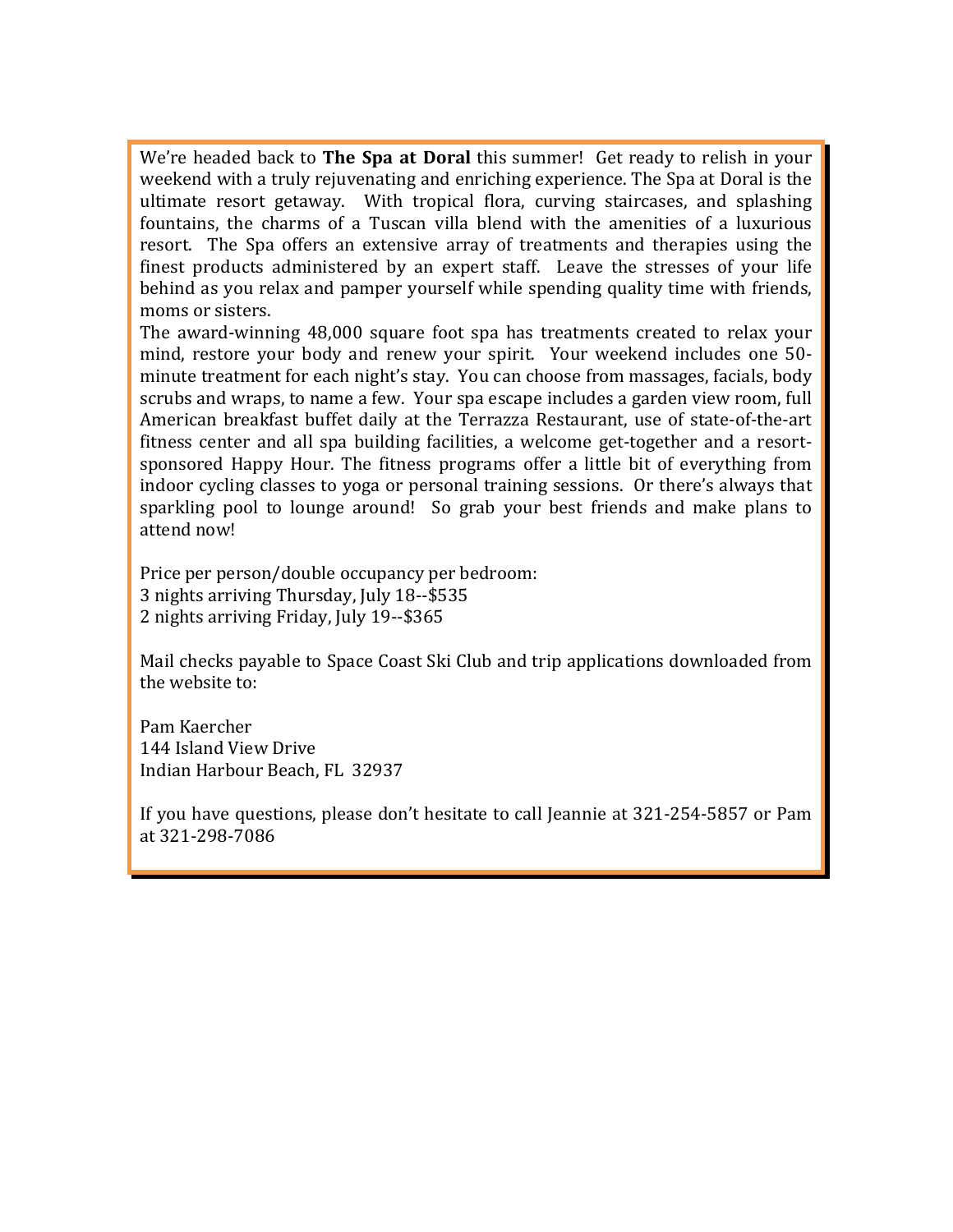#### **2013%Trip%Reports**

The 2013 **Jackson Hole** trip was an all-Floridian affair and once again the resort lived up to its reputation as a skiers' destination with plenty of snow and a friendly western flair. After safe travels from Orlando, Tampa and Ft. Lauderdale, our group of 15 settled into their beautiful accommodations at the Snake River Lodge. The resort's welcome reception provided plenty of drinks and food and got us ready for a week of fun. I should mention we got our wild life sightings started immediately on the bus ride from the airport to the resort. There were herds of elk in the reserve near the airport, several moose lying in snow just outside of town and covotes wandering through the meadows near the resort.

With an abundant amount of early season snow, we enjoyed a week of warm springlike conditions with sun almost every day. With several in our group getting back into the sport after many years away, Jackson Hole provided a perfect "welcome" back" to skiing. By the end of the week, almost everyone made a powder run down Rendezvous Bowl at the top of the tram. Or at least rode the tram for the spectacular views of the Grand Teton Mountains and the top of the world dining experience in Corbit's Cabin where they will serve you anything you like as long as it is waffles! Definitely a treat and worth the ride up to the top! For the non-skiers and those who took a day or two off, they also found Jackson Hole to be a winter wonderland. Between the cross country skiing, sleigh rides through the elk reserve, snowmobile rides out to the Granite Hot Springs with a swim and steak lunch, and wandering through the shops and art museums in the town of Jackson, everyone was having a great time.

For our midweek group dinner, we took the shuttle into town to the Gun Barrel Steak and Game House. In addition to great food, the restaurant also features many of the full mount game trophies and antique cowboy artifacts from the location's former Wyoming Wildlife Museum. The only disappoint was they did not have the buffalo prime rib available that night. Our group's final gathering at the Swissstyled Alpenhof Bistro on Thursday came too soon. But everyone enjoyed a couple rounds of drinks and talked about this one to be a trip well remembered. Brice Crossley, Trip Leader

#### Wanted to let you know how the **Big Sky trip** went.

We had 12 happy travelers on our FSC Big Sky adventure. The weather and conditions were perfect, blue- skies alternating with show -showers and fresh powder. We had one injury on the first day, torn ACL. Ten of the 12 on the trippers took a day off from skiing to experience Yellowstone National Park, half by snowmobile and the other half on the Snowcoach. It was one of the weeks highlights, best Wild Life sightings-second only to our great Theme party! Of the almost 3 million annual visitors to the park only about 50,000 brave the cold of Winter for a private view.

Debbie Ashworth Trip Leader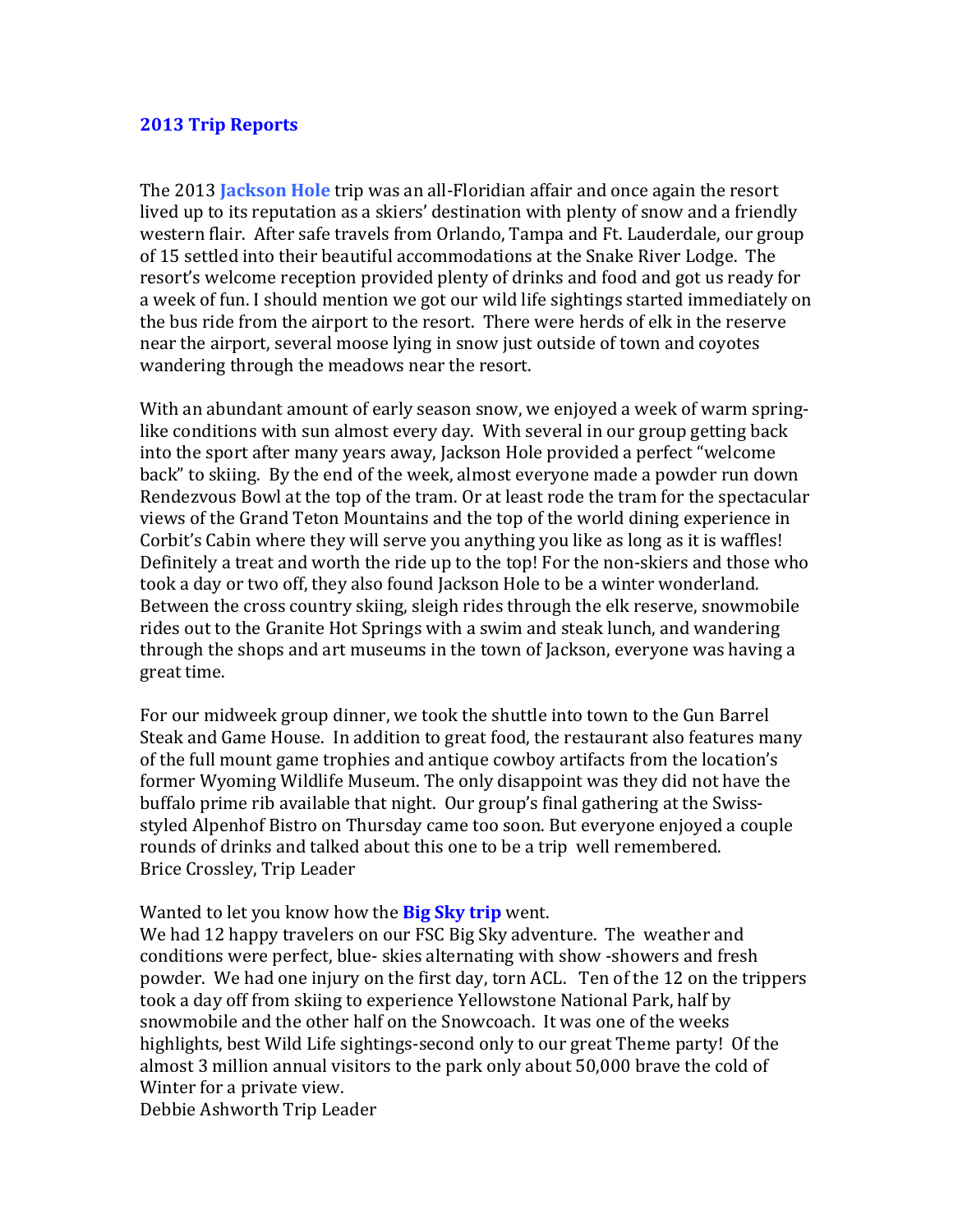Why do you join a ski club trip? Is it to get discounted group rates? Is it to meet new people? Is it to enjoy a week of planned activities and parties? Or perhaps is it to try new locations with friends? For our adventurous group of 21, all of these and more came true at **Schweitzer Mountain** in northern Idaho and most of the group agreed this was one of the best ski trips yet.

With 2900 acres of in-bound ski area and an additional 4000 acres of back country skiing, Schweitzer easily ranks as one of the largest ski areas in North America. And when most resort talk about lift capacity to move the masses, which Schweitzer has plenty of with its high speed quads and 6 person chairs, Schweitzer can also boast about the lack of crowds. During the week there is an average of only 800 skiers per day meaning there is almost 4 acres per skier instead of a mass of skiers fighting for a spot on the slope you find at other resorts. We often found we owned the slope and sometimes the lift too. We soon found it common to find fresh groomers in the middle of the day. On our club NASTAR race day, the resort gave the two clubs at the resort private unlimited use of the NASTAR race course. Most of us did at least 6 runs thru the gates with no lines to wait in. Many in our group wondered why it took so long for our club to come to Schweitzer Mountain.

While the ski area was large, the ski village was small and very welcoming. At how many resorts have you been greeted by the senior staff starting with its CEO? The locals love their mountain and want you to enjoy it too. From the townspeople to the lift operators, everyone thanked us for coming and hoped to see us again soon. And as for planned activities, every night we had group gathering for drinks, dinners, and the resort had local bands playing at their eatery sports bar. When the weather forecast threatened to shut down the mountain, the resort provided a free tour bus to Coeur d'Alene. FYI: the mountain did not shut down and some of us enjoyed 6 days of great spring skiing. With most expenses paid and the trip leader refusing to accept additional funds or tips, the group found other great ways to spend. In addition to snowmobiling or snowshoeing the back country or airboarding down the slopes, the town of Sandpoint below the resort offered some wonderful galleries featuring works from Native Americans and local artisans.

Be sure to check out our trip photos on Facebook including the beautiful everpresent views of Lake Pend Oreille. You don't want miss out on our next trip to Schweitzer Mountain because we are definitely coming back to this hidden gem. I'm sure some in our group have pondered going back this season to use the spring ski pass everyone has. It is almost April and the snow report has the base increasing to 137 inches now.

Brice Crossley and Jeannie Kilpatrick-Staubus, Co-Trip Leaders.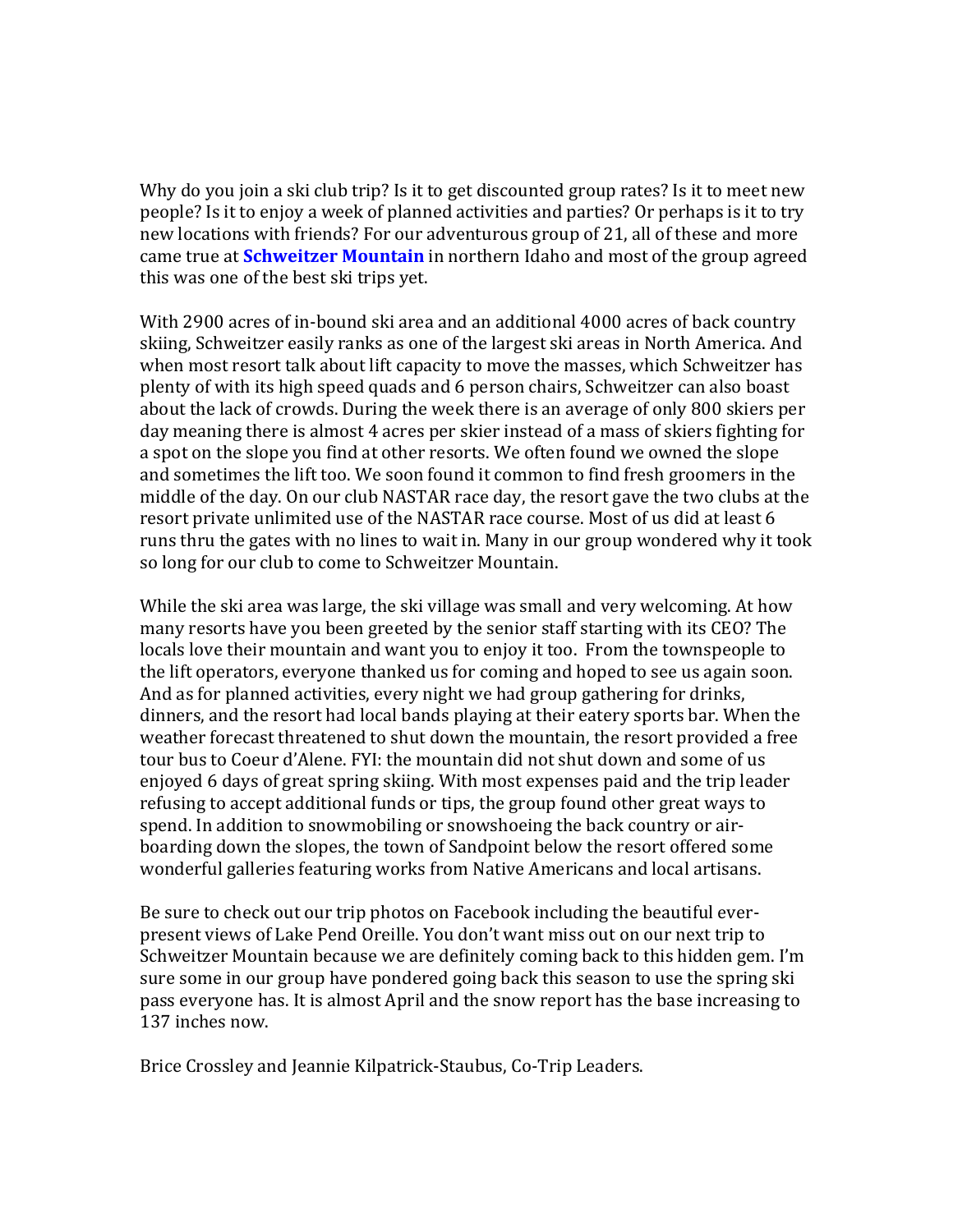# **IN THE WORKS:**

SPACE COAST SKI CLUB is going BACK to SNOWMASS with the Florida Ski Council. Reservations are now being accepted – January 25, 2014 (7 nights) Included:

- \* Round-trip air depart from Orlando
- \* Round-trip ground transfers on private motorcoach, grocery stop en route.
- \* Seven nights accommodations in Snowmass at:

Top of the Village - Deluxe 2 bedroom condos conveniently located ski-in / ski-out on Snowmass Mountain. Amenities include daily housekeeping, baggage service, outdoor heated pool, hot tub, exercise room. Top of the Village Condominiums include:

- Extra large living room with fireplace and floor to ceiling windows
- Private patio/balcony with gas grill
- Fully equipped kitchen
- Complimentary Wi-Fi internet access
- Heated pool, 2 hot tubs, sauna and fitness room
- Elevators in every building
- Washer/Dryer in every unit
- Exclusive complimentary shuttle service throughout Snowmass

Top of the Village features some of the largest condominiums in Snowmass offering many of the amenities of a fine Colorado resort hotel, including full-service front desk with concierge services and over-night ski tuning.

#### !!!!!!!!!!!!!!!!!!!!!!!!!!!!!!!!!!!!!!!!!!!!!!!!!!!!!!!!!!!!!!!OR

Wildwood Snowmass - is a newly renovated 'retro chic' mountain lodge. Enjoy a casual, select-service lodge with easy slope access, convenient outdoor corridors, friendly staff, hip lobby and popular New Belgium bar. Slopeside ski valet storage. Is included. They are conveniently located steps from the slopes and Snowmass Village. Each hotel room has 2 beds. Other amenities include use of the fitness center, outdoor heated pool and hot tub. Daily housekeeping and baggage handling are included.

Cost: All prices are subject to change due to fuel surcharges and taxes.

At Top of the Village: Double occupancy in each bedroom: Approximately \$1700 per person (4-6 persons per condo)

At Wildwood Snowmass: Double occupancy in each hotel room: Approximately \$1700 per person (2 persons per hotel room)

Special group rates on lift tickets (good at Snowmass, Aspen, Buttermilk, and Aspen Highlands) and equipment rentals (not included in above pricing).

CONTACT – Pam Kaercher – cell 321.298.7086/home 321.777.4208/email plk@cfl.rr.com